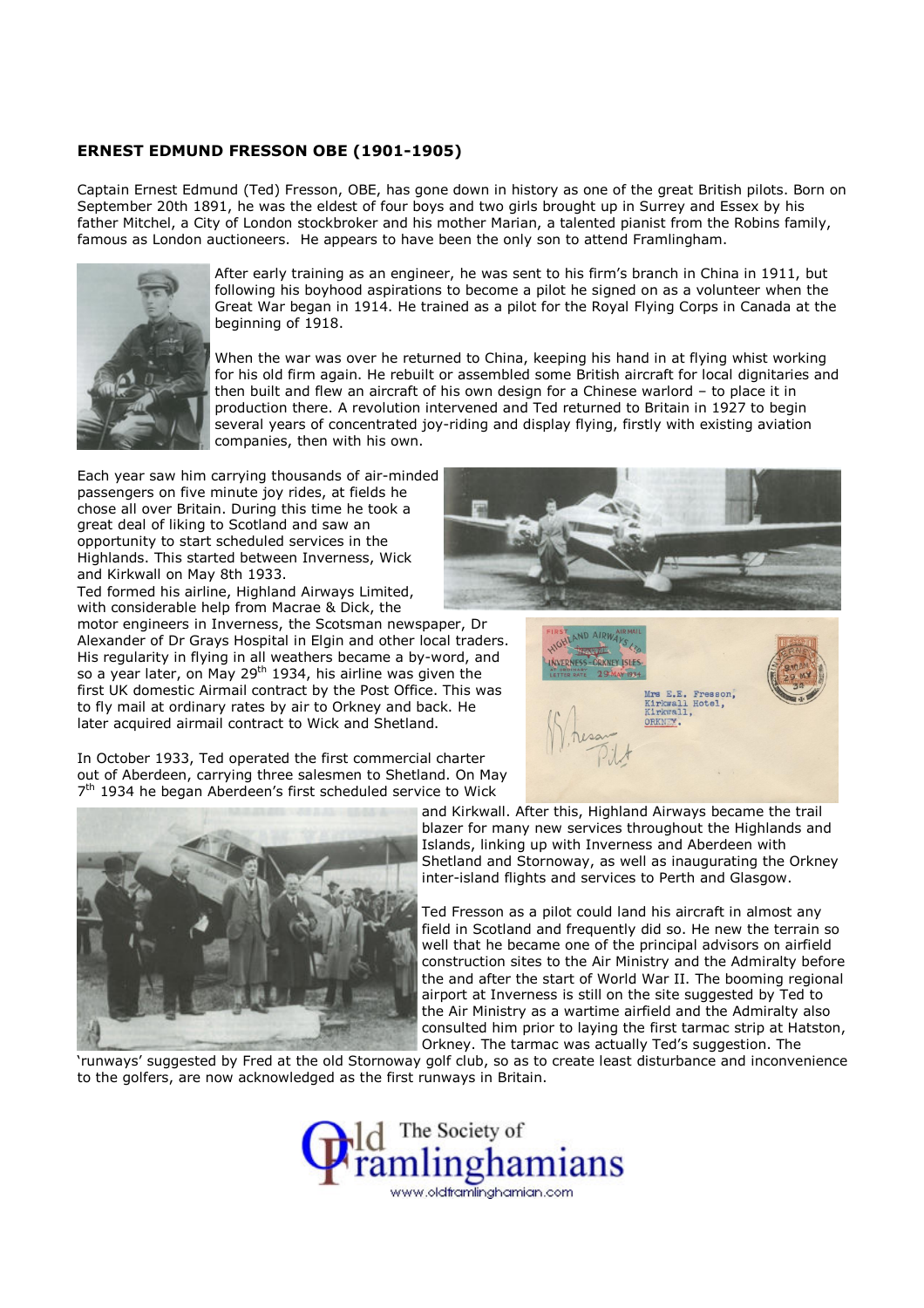When his airline became part of Lord Cowdray's pre-war British Airways and was combined with the Renfrewbased Northern and Scottish Airways to form Scottish Airways (as it became), Ted Fresson played a vital part in running the airline throughout the war years. In 1947, however, all domestic air services were nationalised into the British European Airways Corporation and Ted Fresson left the corporation in March 1948, dismissed without compensation for the fine airline he had built up. That Ted Fresson and other early pioneers were so treated by the government of the day is still a shameful episode in the history of aviation in Britain.

The fact that almost all his network is still being flown today is a tribute to his foresight, flying enterprise and efforts to bring air travel to everybody living in these remote parts of the United Kingdom.

After a period overseas Ted Fresson returned to the Highlands continued to fly the occasional charter in the Northern skies using his own light aircraft. He died in Inverness on September 25th 1963.

In 1991 the Fresson Trust was set up with the following principal objectives :

1. To offer bursaries or similar contributions to residents of the Highlands and Islands of Scotland who wish to begin or pursue a career in aviation within the area as a pilot, engineer or air traffic controller.



- 2. To support the establishment of suitable local museums and archives to house memorabilia and aircraft (civil and military) with a Highlands and Islands connection.
- 3. To arrange and promote such events as commemorate the anniversaries of Captain Fresson's aviation activities throughout the area, and more recent aviation achievements, as a means of fund-raising and to keep their history alive.
- 4. To engage in fund-raising activities in a variety of ways, to provide the Trust bursaries, and assist in it's other objectives.

The trust is still active to this day, with the involvement of his son and much of the above has been taken from their official site at http://www.fressontrust.org.uk/index.htm They have also been good enough to confirm that he did attend Framlingham College.

On 29 May 2003 the 70th anniversary of the first official internal British airmail service was commemorated at Kirkwall Airport in Orkney. Captain Fresson's son, Richard Fresson, was amongst those marking the anniversary. Members of the Fresson Trust recreated the journey from Inverness to Kirkwall with BenAir, the company that currently operates the mail flights to Orkney. The original pennant presented to Capt Fresson by Royal Air Mail on the occasion of the first flight was also flown to Orkney and put on display in the airport terminal by Kirkwall Museum.

Bob Macleod, managing director of Highlands and Islands Airports Limited (HIAL) and secretary of the Fresson Trust, said: "Captain Fresson was a visionary who led the way in connecting the islands with the mainland by establishing air links. His dedication and skilled flying paved the way for aviation as the main mode of transport to the remoter parts of Scotland. HIAL is extremely proud to be involved in the Fresson Trust and we actively support its continuing work in the field of aviation. Today commemorates one of the many aviation firsts achieved by Ted Fresson and we are delighted to be displaying some items associated with the first internal UK air mail service in the terminal at Kirkwall," he said.

John Morrison of Royal Mail said: "Seventy years on from Capt Fresson's first air mail flight, air services continue to play a vital role in mail delivery both to the islands and across the UK. His pioneering vision saw aviation develop to play the vital role it fulfils in the Highlands and Islands today."

Paul Wells of the Fresson Trust tells me that his son is trying to get his autobiography (in its full 'juicy' version!) published for 2007. He goes on to say that "if you have not read "Air Road To The Isles" then I recommend it